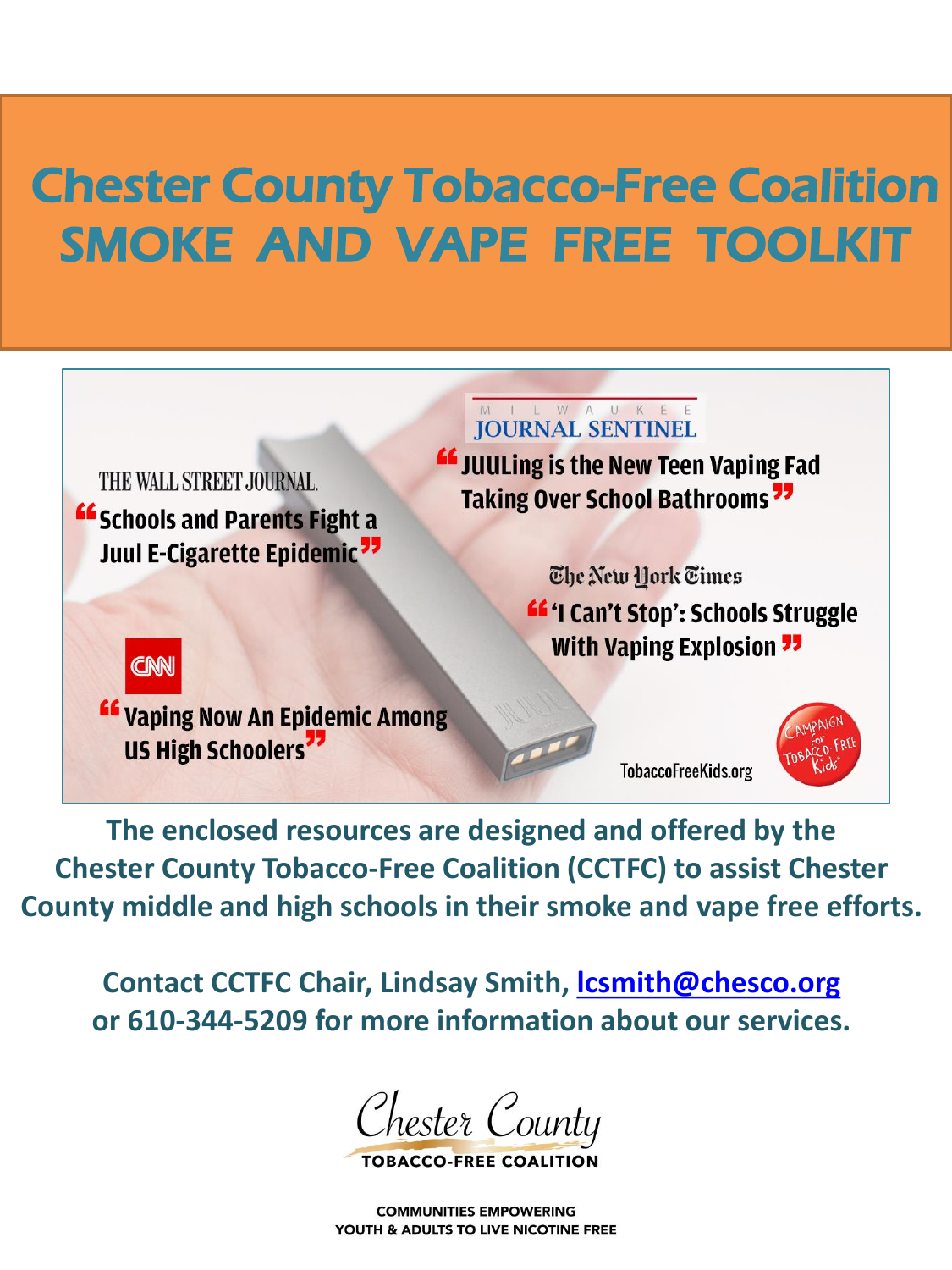## 2017 Chester County Vaping Results Pennsylvania Youth Survey (PAYS)

**The Pennsylvania Youth Survey (PAYS) is an anonymous behavioral survey developed by the PA Commission on Crime and Delinquency, PA Department of Drug and Alcohol Programs, and the PA Department of Education. The PAYS help schools and their community partners, like the Chester County Tobacco-Free Coalition (CCTFC), identify specific areas of need.** 

**Students in grades 6, 8, 10, and 12 take the survey every other school year. The most recent PAYS was Fall 2017, and vaping was an identified area of need among Chester County youth.**

# **Vaping Includes:**

Vaping is an emerging method of drug use where a nicotine (or marijuana) laced liquid is heated using a device such as an e-cigarette or a JUUL. The aerosol, or "vapor" produced, contains many toxic chemicals that are inhaled and exhaled. Examples of the toxic chemicals include:

#### **NICOTINE**

is the drug found in tobacco products. It slows down the brain. Liquid nicotine is highly addictive and can be vaped.

#### **VEGETABLE GLYCERIN**

creates the thick large clouds you see when someone vapes. It causes product buildup in the vape

pen.

### **PROPYLENE GLYCOL**

carries flavoring to the mouth and throat. It can be irritating and cause allergic reactions.

#### **FLAVORING**

in vape products are made from a variety of chemicals. There are 7,000+ flavors, which attract youth to start vaping.

-Resource: It's Not Just Water, 2018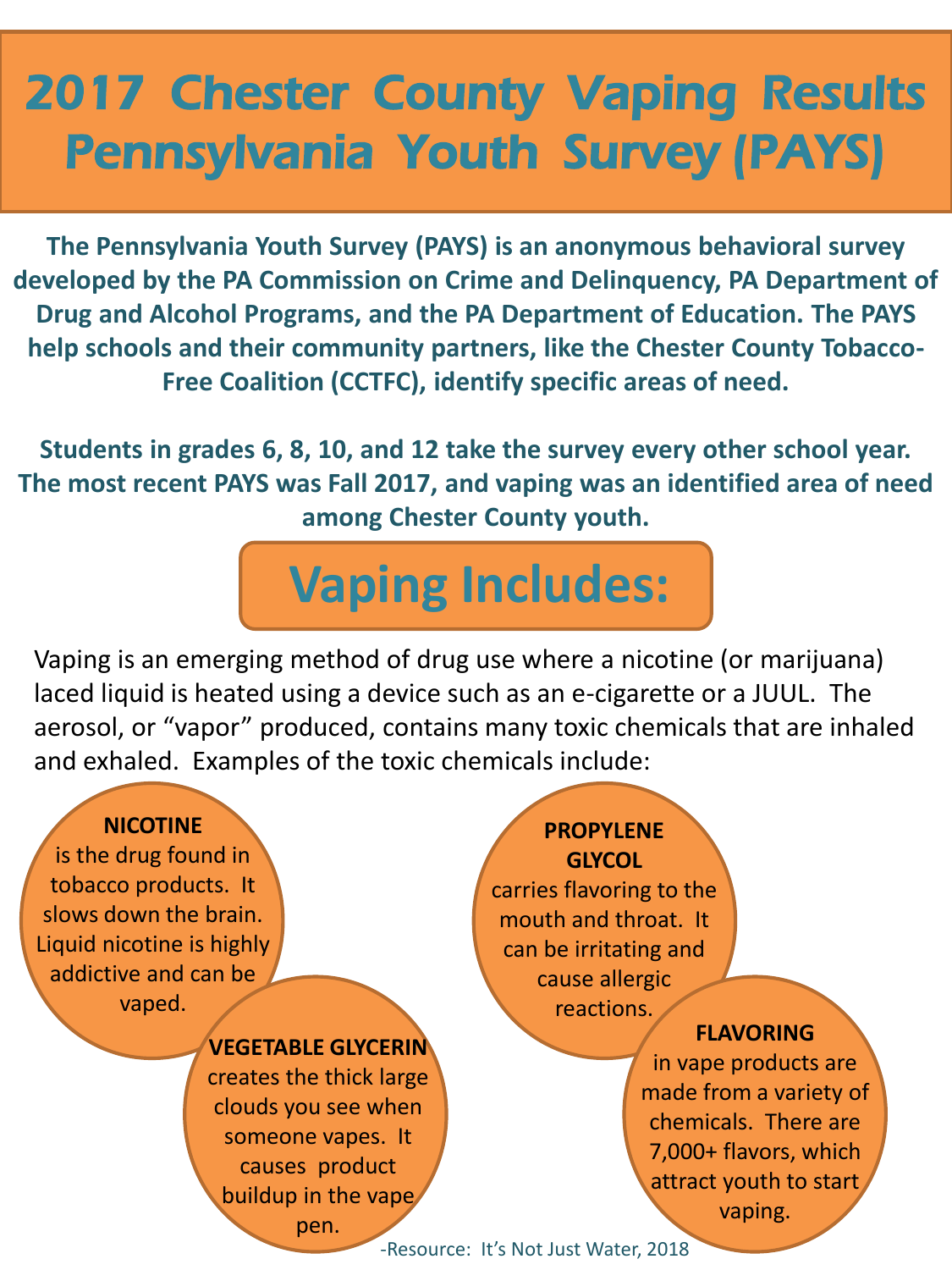# 2017 Chester County Vaping Results Pennsylvania Youth Survey (PAYS)

Vaping is the second most abused substance among middle and high school students in Chester County, behind alcohol consumption. The 2017 PAYS shows a significant increase in vaping from 2015; including an 8% increase in vaping among Chester County seniors, and a 5.6% increase among sophomores.

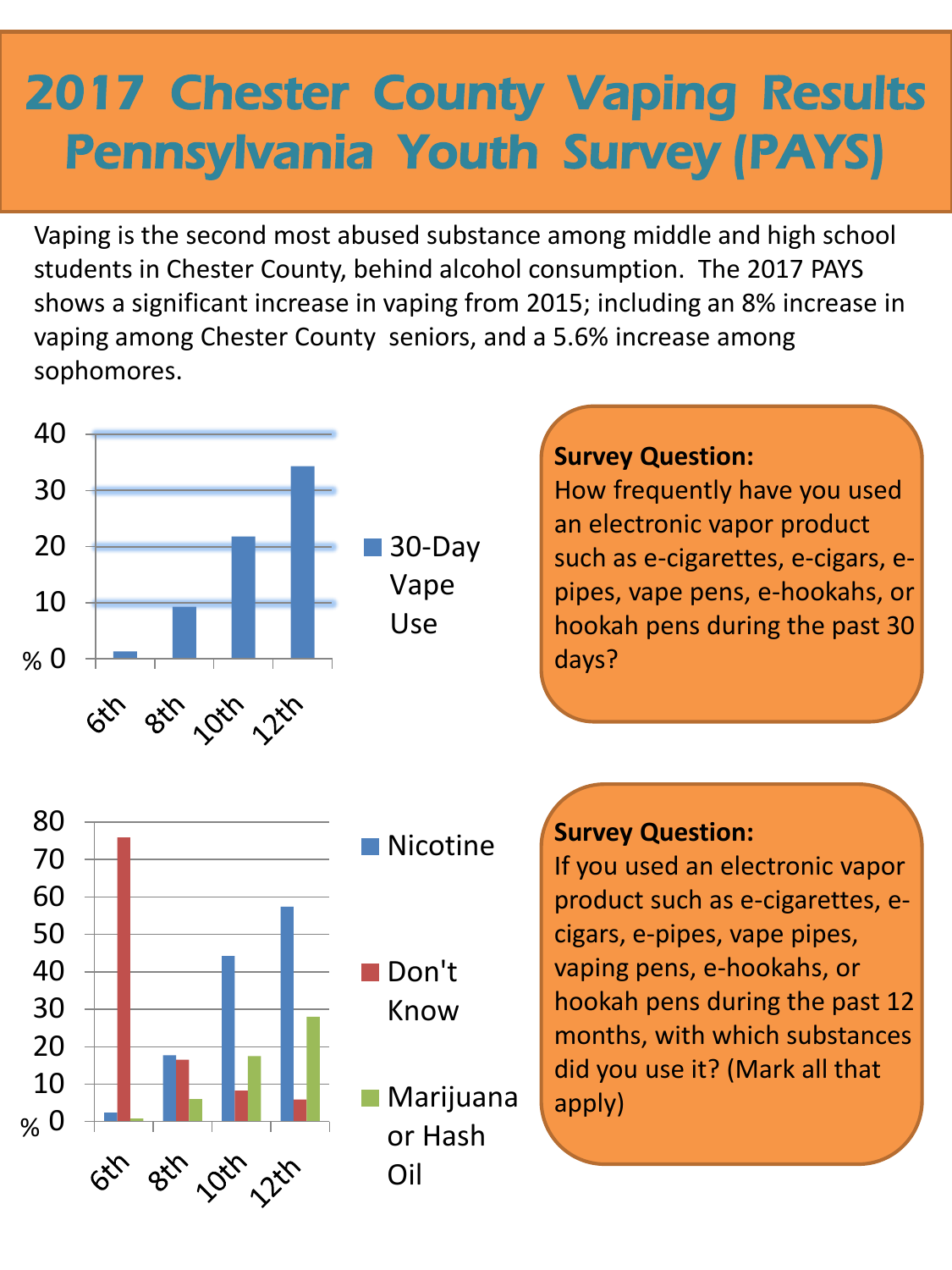## PRODUCT REVIEW

### **Just like any drug, there are multiple names for these products.**

**Vapes, vaporizers, vape pens, JUUL, hookah pens, e-pens, e-pipes, and e-cigs are just some of the products that can be vaped.**





**The JUUL (pronounced "jewel") is a highend vape product easily found in Chester County. Using this vape is called "JUULing".**

**This vape looks like a flash drive, can be charged on a laptop, and houses nearly 50mg of nicotine in only one cartridge; which is about the same amount of nicotine in one pack of cigarettes. Just like other vapes, the JUUL comes in multiple flavor options.**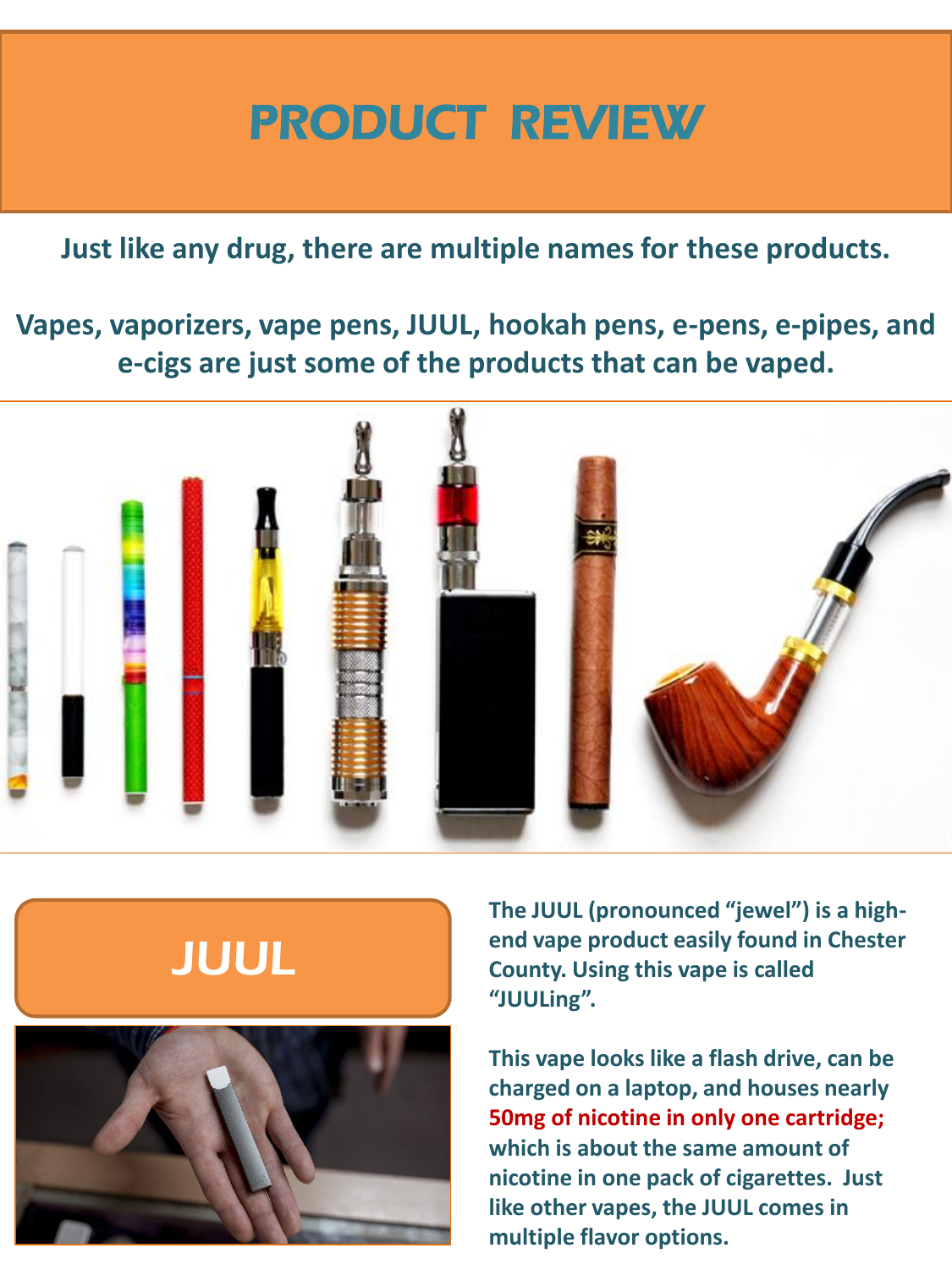## CHESTER COUNTY SMOKE AND VAPE PREVENTION RESOURCES

**The legal age to purchase nicotine products in Pennsylvania is 18 years. Delaying nicotine initiation among youth is vital, as the majority of smokers/vapers become addicted to nicotine during early adolescence. Vaping (e-cigs, JUUL, hookah pens, etc.) is a highly abused substance by Chester County teens.** (Chester County PAYS, 2017)

Prevention programs are customized • for your specific school and community needs. The topic of vaping can easily be included in any existing ATOD curriculum.

### **Programming is available for:**

- **Students**
- School Administration
- Faculty Meetings/In-service
- Nurses
- Parent Meetings like PTO, Town Hall events, back-to-school night

## Presentations **Prevention Specialists**

- **Caron Treatment Centers** Project Connect 8-week in-school program for at-risk students. Register your school: 610-659-9109 [Smorresi@caron.org](mailto:Smorresi@caron.org)
- **Chester County Department of Drug and Alcohol Services** [kgenthert@chesco.org](mailto:kgenthert@chesco.org) 610-344-6767
- **Chester County Health Department** [lcsmith@chesco.org](mailto:lcsmith@chesco.org) 610-344-5209
- **Holcomb Behavioral Health Systems** 484-444-0412

Chester County

ORACCO-EREE COALITION

**Chester County Tobacco-Free Coalition (CCTFC) members are available to staff informative health fair tables or present in a school setting on a variety of prevention topics. We are a free community resource.**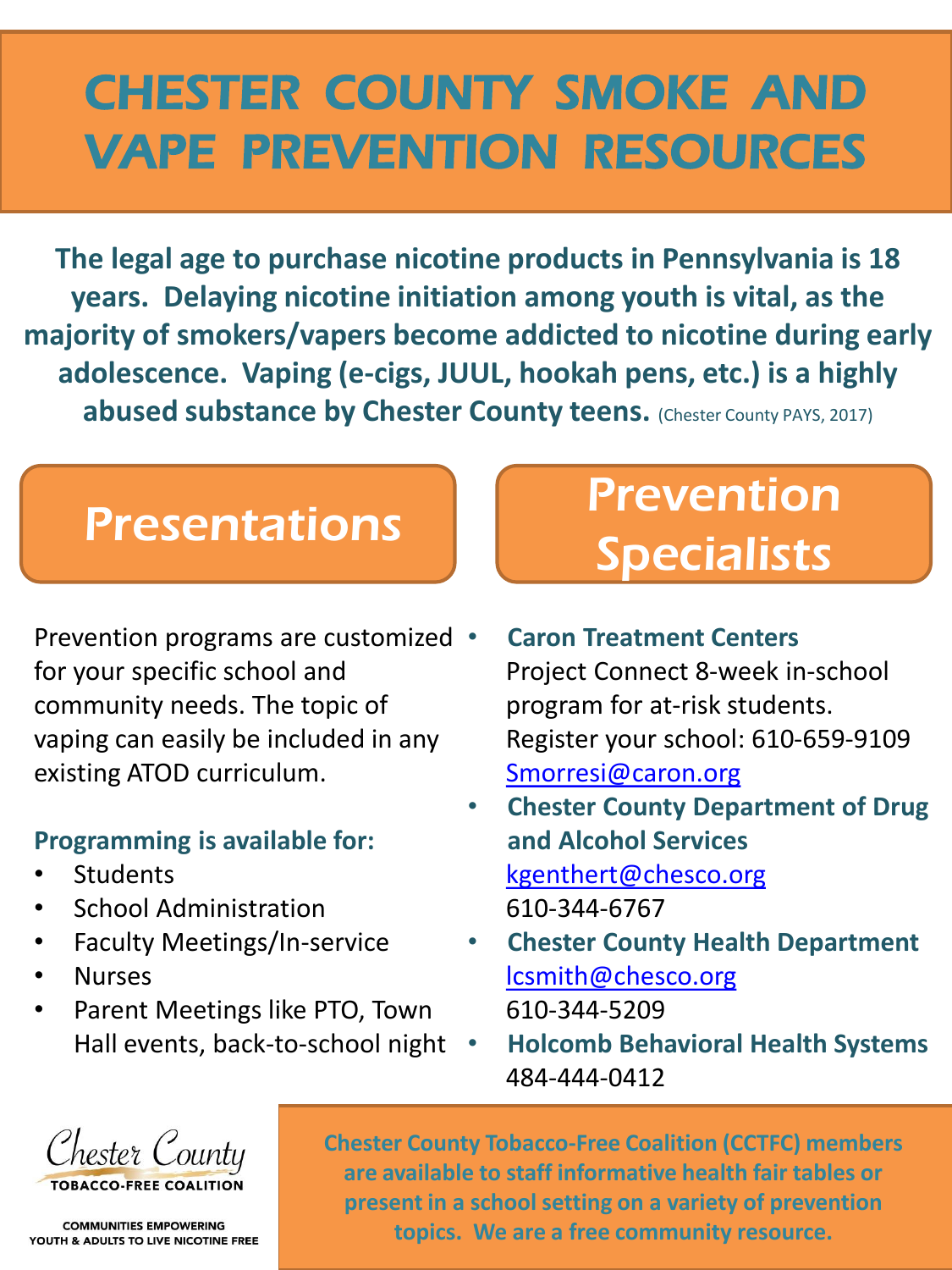## CHESTER COUNTY SMOKE AND VAPE CESSATION RESOURCES

**Cessation is most successful for those utilizing combination therapies. For example, using nicotine replacement therapy, or NRT (the patch, gum, lozenge, etc.) AND registering for a cessation class at one of Chester County's free locations would be a combination that yields success.**

### ChesPenn Health Services

744 East Lincoln Highway, 1st Fl. Coatesville, PA 19320 *Your* Community Health Center Register: 484-784-4260

### Community Volunteers in Medicine (CVIM)

300 B Lawrence Drive West Chester, PA 19380 Free medical & dental clinic for patients without insurance. Register: 610-836-5990

### Nicotine Anonymous

825 Paoli Pike West Chester, PA 19380 Open meeting at Crossroads Recovery on Thursdays 7:00-8:00pm

Chester County

**TOBACCO-FREE COALITION** 

**COMMUNITIES EMPOWERING** YOUTH & ADULTS TO LIVE NICOTINE FREE

## Chester County Hospital Penn Medicine

Community Wellness Classroom 600 East Marshall Street, Ste. 302 West Chester, PA 19380 Register: 610-738-2300

### Main Line Health

Locations include Paoli Hospital, Lankenau Medical Center, Riddle Hospital and Bryn Mawr Hospital Register: 484-227-FREE

### Phoenixville Hospital Tower Health

140 Nutt Road Phoenixville, PA 19460 Register: 610-983-1021

### **PA Quit Line**

1-800-QUIT-NOW (784-8669) 1-800-DEJELO-YA (335-3569) for phone based quit coaching and NRT. The PA Free Quit Line is a free, evidence-based cessation service available to all Pennsylvanians.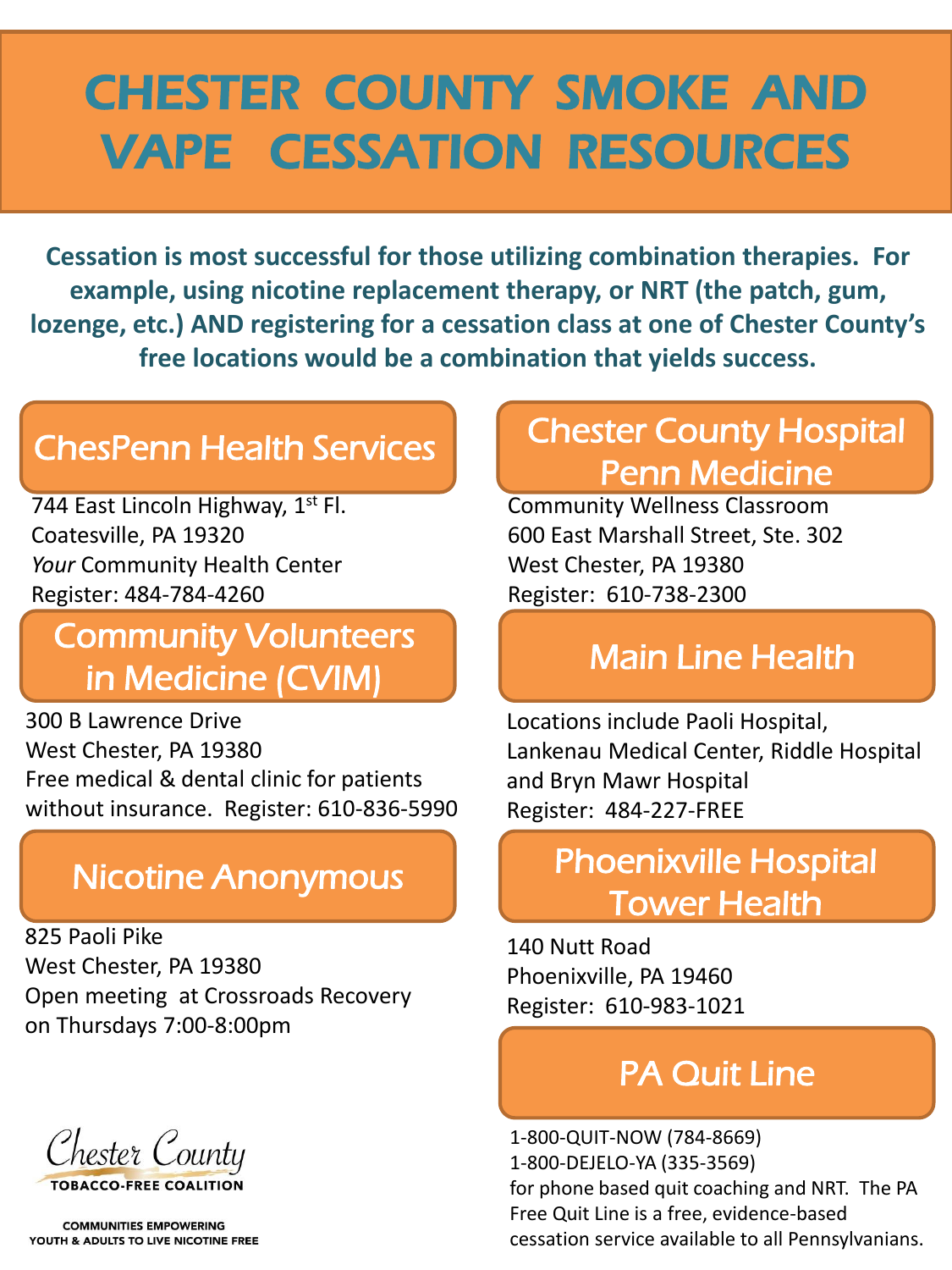## Updating Your School's **POLICY**

## **How to add vaping to your existing ATOD policy.**

Presentations of the sense of the sense of the sense of the sense of the sense of the sense of the sense of the sense of the sense of the sense of the sense of the sense of the sense of the sense of the sense of the sense Because we recognize the hazards caused by exposure to environmental tobacco smoke and vape, as well as the life-threatening diseases linked to the use of all forms of nicotine addiction, it shall be the policy of (SCHOOL DISTRICT), effective (DATE), to provide a nicotine-free environment for all students, staff, and visitors. This policy includes the smoking or vaping of any tobacco/nicotine products and the use of oral tobacco/nicotine products, and it applies to students, employees, and non-employee visitors of (SCHOOL DISTRICT).

#### **DEFINITION**

- For the purposes of this policy, tobacco shall be defined as any product containing nicotine; lighted or unlighted smoking products, vaping products or oral products.
- Tobacco shall be defined as use AND/OR possession of any smoking, vaping or oral nicotine product, included, but not limited to cigarettes, cigars, vape pens, JUUL, hookah pens, pipes, chew, spit, etc.

#### **PUPILS**

• Incidents of possession, use AND/OR sale of tobacco in violation of this policy by any students on any school property or associated property will result in (INSERT DISCIPLINARY ACTION BASED ON 1ST, 2ND AND 3RD OFFENSE).

#### **EMPLOYEES**

• There shall be no tobacco permitted on the property or in the vehicles of (SCHOOL DISTRICT). This policy applies to the employees and any other persons utilizing (SCHOOL DISTRICT) property, vehicles, or equipment.

#### **COMMUNITY/VISITORS/VOLUNTEERS**

• (SCHOOL DISTRICT) prohibits tobacco use by any persons in its school buildings and on any property, buses, vans, and vehicles that are owned, leased or controlled by the school districts, including field trips, sporting events, etc.

Chester County

ORACCO-EREE COALITION

**The information above provides sample verbiage to enhance your existing ATOD policy by officially prohibiting the possession, use and sales of vape products on school property.**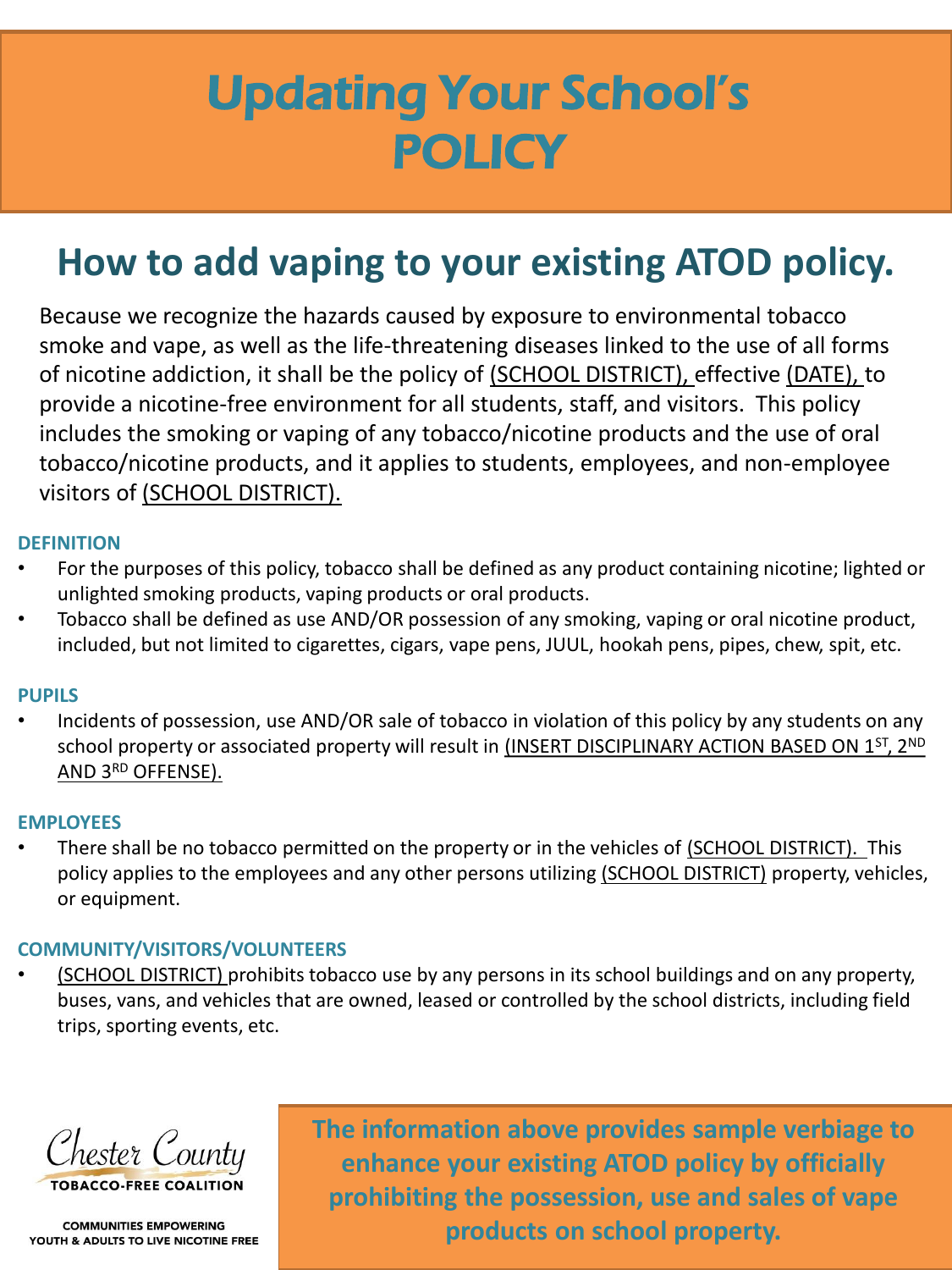## How to Create a Supportive School Environment



## Great American Smokeout

#### **Thursday, November 15, 2018**

The Great American Smokeout is a national quit day. Provide onsite cessation resources, and/or engage your students in supporting family members that would like to quit.

- [Helping a Smoker Quit](https://www.cancer.org/healthy/stay-away-from-tobacco/helping-a-smoker-quit.html)
- **[Benefits of Quitting Smoking](https://www.cancer.org/healthy/stay-away-from-tobacco/benefits-of-quitting-smoking-over-time.html)**

### Kick Butts Day

#### **Wednesday, March 20, 2019**

Kick Butts Day empowers youth to stand up to Big Tobacco. Encourage your middle school students (grades 6-8) to enter the Chester County Tobacco-Free Coalition's annual Kick Butts Day Meme Contest. Prizes are given to  $1^{st}$ ,  $2^{nd}$  and  $3^{rd}$  place.

E-mail for more info: **lcsmith@chesco.org** 

#### **Monday, April 22, 2019**

Take it outside! Organize a classroom walk for students to pick up cigarette butts. Enroll your school in Young Lungs at Play (YLAP) to recognize that play areas should be smoke and vape free, ensuring quality air for all children.

- [Young Lungs at Play \(YLAP\)](http://www.sepatobaccofree.org/young-lungs-play-0)
- **[Earth Day Quiz](https://www.earthday.org/earth-day-quiz/)**

### Earth Day **World No Tobacco Day**

### **Friday, May 31, 2019**

World No Tobacco Day is a day of policy reform, focusing on the link between tobacco use and the increased risk for diseases like heart attack and stroke. Join in by taking a field trip to Harrisburg to meet with legislators, or have students spread the word through designing a social media campaign.

- [World No Tobacco Day Poster](http://www.who.int/campaigns/no-tobacco-day/2018/poster/en/)
- [Social Media Materials](http://www.who.int/campaigns/no-tobacco-day/2018/social-media/en/)